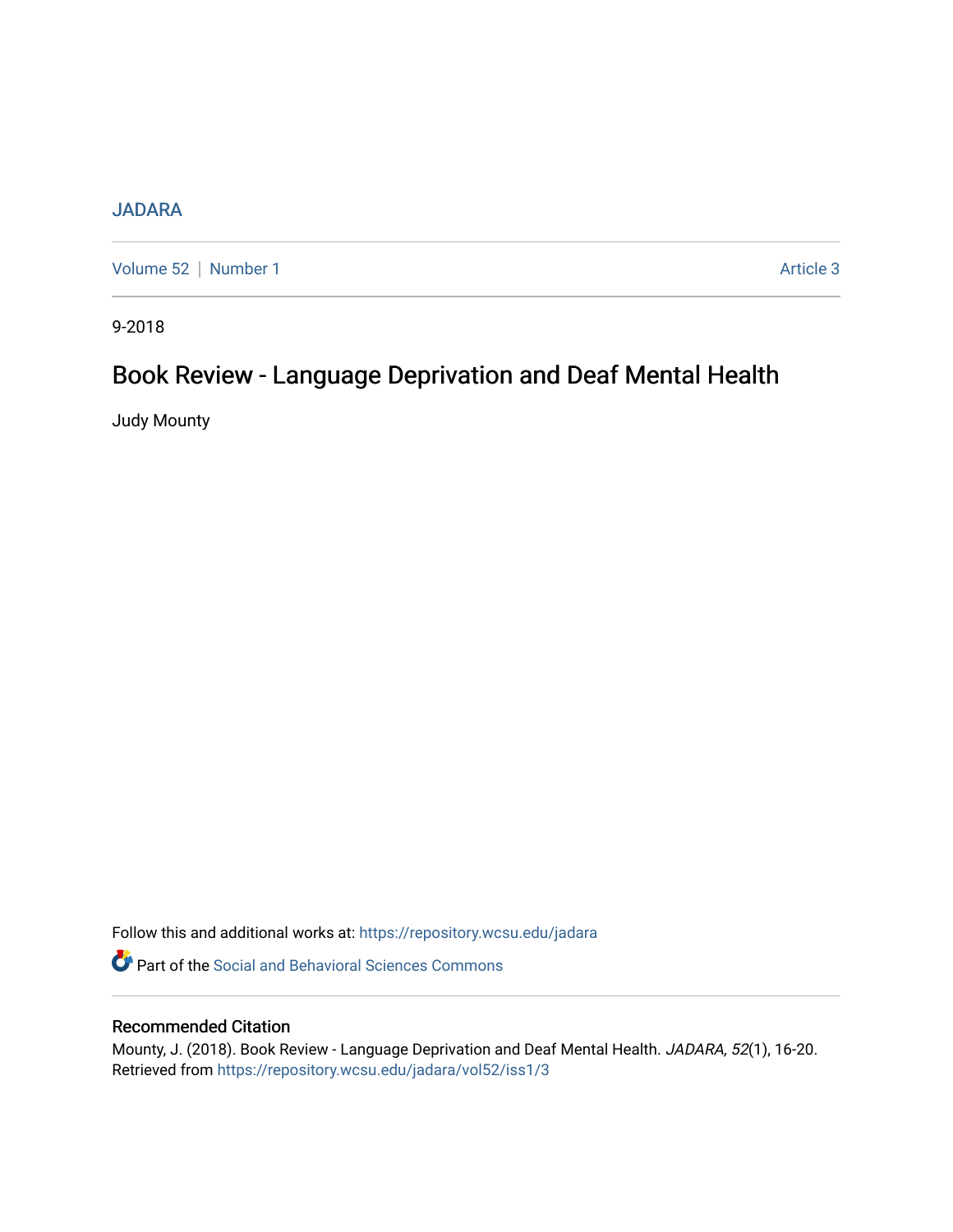Glickman, N. S., and Hall, W. C. (Eds). (2018) *Language Deprivation and Deaf Mental Health.*  Florence, KY: Routledge. 292 pages, 26 black and white illustrations. Available in hardcover (ISBN 978-1-13-873538-5), softcover (978-1-13-873539-2), and electronic editions (978-1-31-516672-8).

#### Reviewed by Judy Mounty, Ed.D., M.S.W, LCSW-C

*Language Deprivation and Deaf Mental Health* brings together an intergenerational group of deaf and hearing scholars who share their lived experiences and professional journeys as they address the topic. As a Deaf professional whose career has traversed several disciplines in academic and practice settings, I am energized by the interdisciplinary approach to this book's thesis that the clinical specialty of Deaf mental health service is needed to address the insidious, pervasive, life-long consequences of inadequate early access to language. This collaboration across professions undergirds promising practices in intervention and prevention, and holds critical implications for academic programs preparing future mental health professionals.

The foreword by Corinna Hill couches the thesis in an historical context, reviewing the establishment of deaf education in the United States, the oral-manual debate and the forerunner of bilingual education for deaf students, the disparities in educational opportunities related to social class and income and race, and the official recognition of American Sign Language (ASL) through work led by the famed linguist William C. Stokoe. In their introduction, co-editors Neil Glickman and Wyatte Hall provide the reader with two conceptual frameworks for the book's organization: a wheel with language deprivation at the center, and a three-section pie chart. They also summarize each chapter.

The book's thesis is carefully laid out in the introduction and first chapter, and then explicitly addressed in subsequent chapters on mental health forensic evaluations, therapeutic interventions, and prevention. Other chapters address language deprivation as it relates to technology, language evaluation, interpretation, legislation, and education with more implicit implications for Deaf mental health care. The authors are forthcoming and transparent in discussing their different perspectives; for example, whether expressive as well as receptive ASL skills should be evaluated, and whether, when, and how to work with Certified Deaf Interpreters (CDIs).

Deaf mental health is a specialty that embraces Deaf culture and emphasizes the key role of ASL-proficient Deaf professionals. It also recognizes and addresses the disabling effects of the complex sequelae of language deprivation syndrome (LDS), which Dr. Sanjay Gulati explicates in Chapter 1. This two-pronged perspective of Deaf mental health signifies a departure from a long-standing dichotomy with professionals ascribing to the cultural perspective in one camp and those with a disability perspective in the other camp. Those who saw the value of integrating both elements in their work with some students and clients often could not bring the discussion to the proverbial table with colleagues from either perspective.

Establishing language as the essence of being human in Chapter 1, *Language Deprivation Syndrome*, Dr. Gulati describes LDS in the deaf and hard of hearing population as a "devastating, permanent, and preventable disability" (p. 24), tantamount to a "human emergency." Due to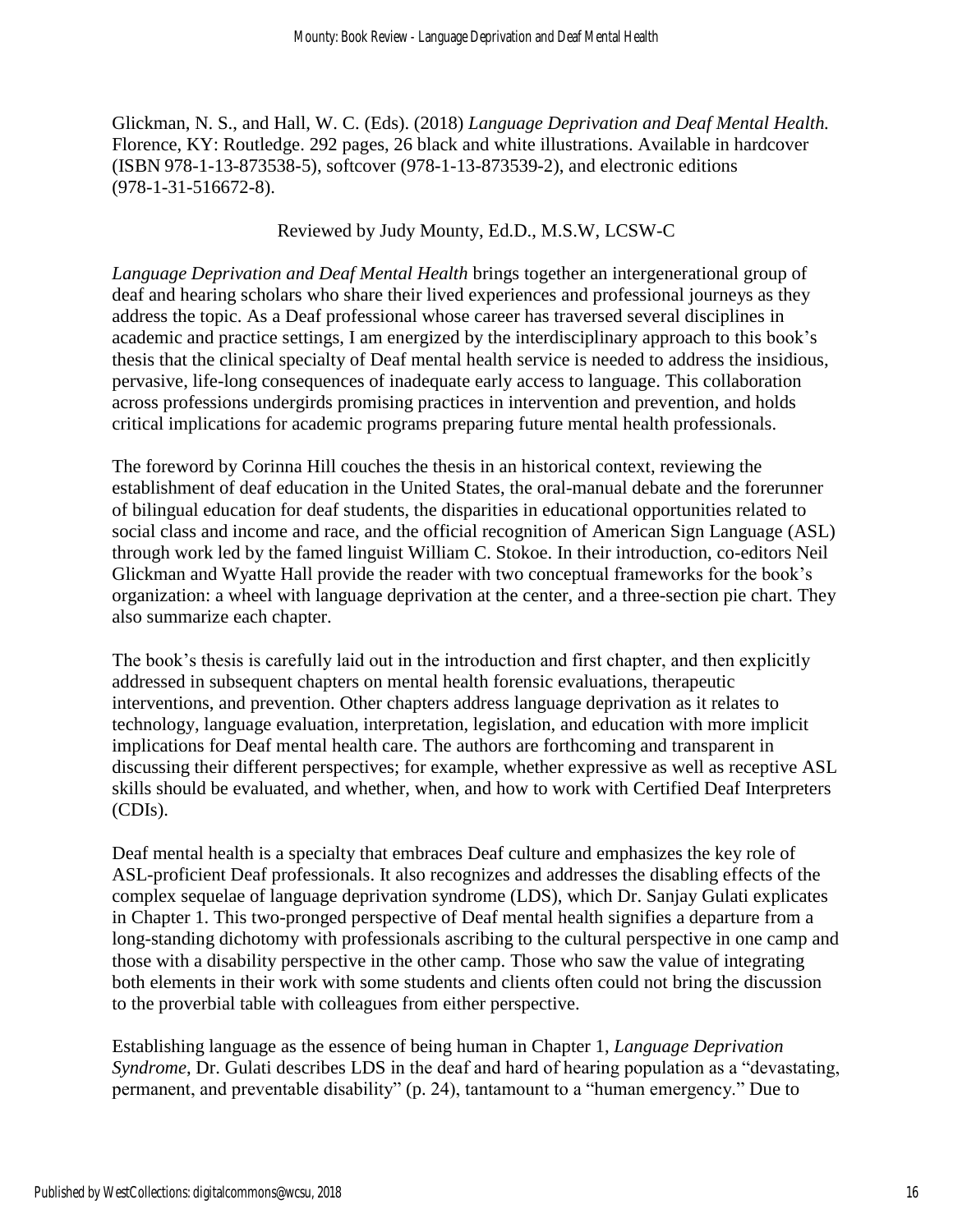unintendedly harmful medical, educational, and social practices, inadequate access to a first language is the norm, occurring on a continuum, with LDS as characterized by incomplete neurodevelopment at its worst. He reviews the history of discussions in the professional literature evidencing this persistent phenomenon, once thought to attributable to being deaf, now understood as perpetuated by insufficient input during the critical period for language acquisition.

Dr. Gulati also explores bio-psycho-social variables that influence individual trajectories of language acquisition, risk for language deprivation, and amelioration of its effects. He then describes the clinical presentation of LDS, in milder and more severe iterations, with respect to language, cognition and learning, and behavioral health, explaining how clinicians lacking appropriate training misdiagnose, inappropriately medicate and ineffectively treat persons with LDS, and provides guidance for appropriate assessment and diagnostic protocol. With neurolinguistic research confirming that language deprivation impacts brain development, he emphasizes that even when deaf children seem to benefit from amplification technology, grammatical dysfluency, limited fund of information, and deficient development of theory of mind are indicators of language deprivation. He derides the practice of denying young deaf children language input by prohibiting the use of sign language both prior to and after cochlear implantation, especially while waiting to observe its effectiveness.

Finally, Dr. Gulati explains how visual as well as auditory language input can interchangeably stimulate language brain development. Language deprivation can interfere with attachment and the ability to form relationships and navigate interpersonal interactions, as well as increased vulnerability to abuse and experience of multiple types of trauma. As an appendix to Chapter 1, Neil Glickman discusses why LDS is often tied to asocial and aggressive behavior, which may lead to conduct issues and sometimes a DSM-5 diagnosis of "pervasive pattern of disregard for and violation of the rights of others." He explores the complex issues of differential diagnosis and appropriate educational, clinical, and forensic interventions with this subset of the LDS population, a topic further examined in Chapter 4.

Chapter 2, *Pre-therapy with Deaf People with Language and Learning Challenges* by Neil Glickman, Wendy Heines, and Melissa Watson describes the process of effective clinical interventions with persons who do not have the fundamental language and cognitive abilities to present a coherent narrative, form a therapeutic alliance, and/or engage in introspection. Pretherapy essentially teaches and coaches the fundamental communication strategies and skills needed to participate in cognitive-behavioral therapy. They explain that teachers, mental health clinicians, and interpreters have generally not been trained to work with this population. Central to this approach is a "one-down stance," which conveys understanding, is not authoritarian, and prioritizes positive feedback. Pre-therapy involves breaking things down, paraphrasing, roleplaying, asking simple questions, working together with clients to build their stories, and identifying, reinforcing, and building on their strengths. The chapter further discusses how pretherapy strategies have been implemented at PAHrtners Deaf Services in the greater Philadelphia area.

In Chapter 3, *Developing Therapy Approaches for Deaf Clients Impacted by Language Deprivation,* Melissa L. Anderson and Kelly S. Wolf Craig build upon the principles outlined in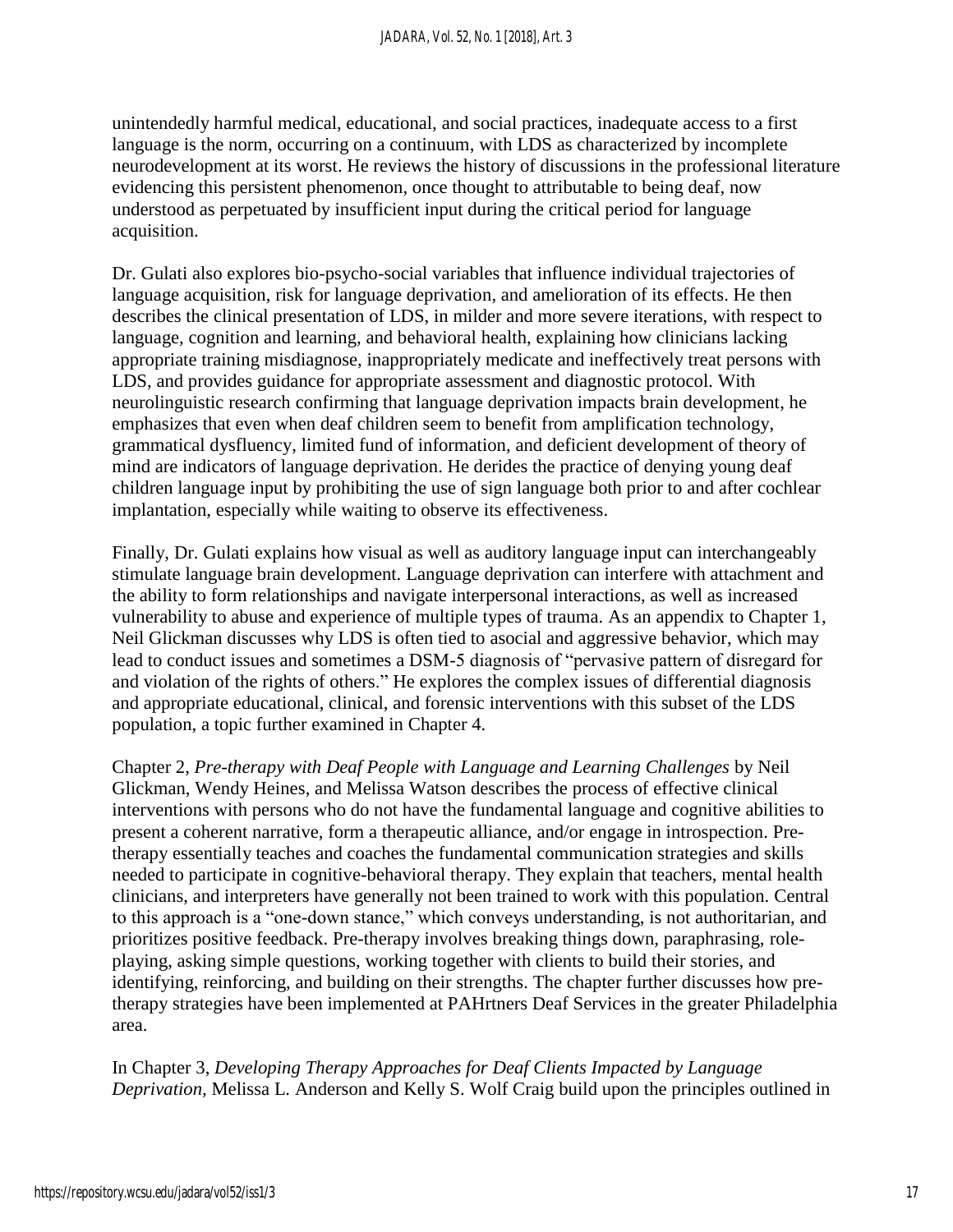the previous chapter and address the adaptation of evidence-based interventions for use with Deaf clients, especially individuals affected by language deprivation. For clients who have experienced trauma and struggle with addiction, their multidisciplinary Deaf and hearing bilingual team developed *Signs of Safety*, a toolkit for use with a cognitive behavioral therapy (CBT) intervention program, *Seeking Safety.* Implementation of the toolkit is illuminated through case examples. However, the authors caution that the intervention may not be effective with those most severely impacted by language deprivation and encourage readers to consider working in alternative modalities to augment talk-focused therapy.

In Chapter 4, *Forensic Evaluation of Deaf Adults with Language Deprivation*, Robert Q. Pollard, Jr. and Meghan L. Fox address the prevalence of language deprivation among deaf individuals in criminal justice contexts, and the complex challenges in determining competency and fitness, and provide guidelines for selecting and adapting evaluation instruments, noting progress in creating ASL versions of existing instruments and new measures for signed administration. Pollard explains why he does not work with CDIs when doing forensic evaluations, but provides guidance to optimize effective coloration between evaluators and interpreters. In this chapter and the following two chapters, linguistic variation among the deaf and hard of hearing population are recognized with different perspectives regarding spoken language and expressive language during language evaluations.

In Chapter 5, *Communication Skills Assessment for Individuals who Are Deaf in Mental Health Settings*, Roger C. Williams and Charlene J. Crump provide case examples illustrating how results of communication assessment can guide intervention in mental health contexts and note that assessment protocol must be sensitive to linguistic variation in the population and asymmetry in some clients' receptive and expressive language abilities, consider lived experiences, and assess communication across content and contexts. They propose stringent criteria for evaluator qualifications, emphasizing a team approach, in which at least one member is a native ASL signer; however, they note that even deaf "sign fluent clinicians" may not be able to communicate optimally with all clients.

Jonathan Henner, Jeanne Reis, and Robert Hoffmeister discuss in Chapter 6, *Using Standardized, Receptive ASL Assessments in Deaf Mental Health,* the history of language evaluation of deaf and hard of hearing people, and, maintain that test administration by nonnative signers may interfere with accurate assessment of expressive language. They propose that evaluations instead focus on receptive language: signed language phonological awareness, understanding of morphology, syntax, lexical abilities, and overall language proficiency. They discuss each of these components of ASL, and how available signed language assessments can be used to evaluate clients' capabilities in each area. They note that further work is needed to improve the sensitivity of these instruments to cultural and linguistic diversity within the deaf population.

Indeed, in Chapter 7, *Enhancing Communication Skills in Persons with Severe Language Deprivation: Lessons Learned from the Rise of a Signing Community in Nicaragua*, Romy V. Spitz and Judy Kegl describe the adult deaf population encountered in Nicaragua by their research team over 30 years ago: a markedly language-deprived, uneducated, largely isolated from one another people who were at best able to use idiosyncratic gestural communication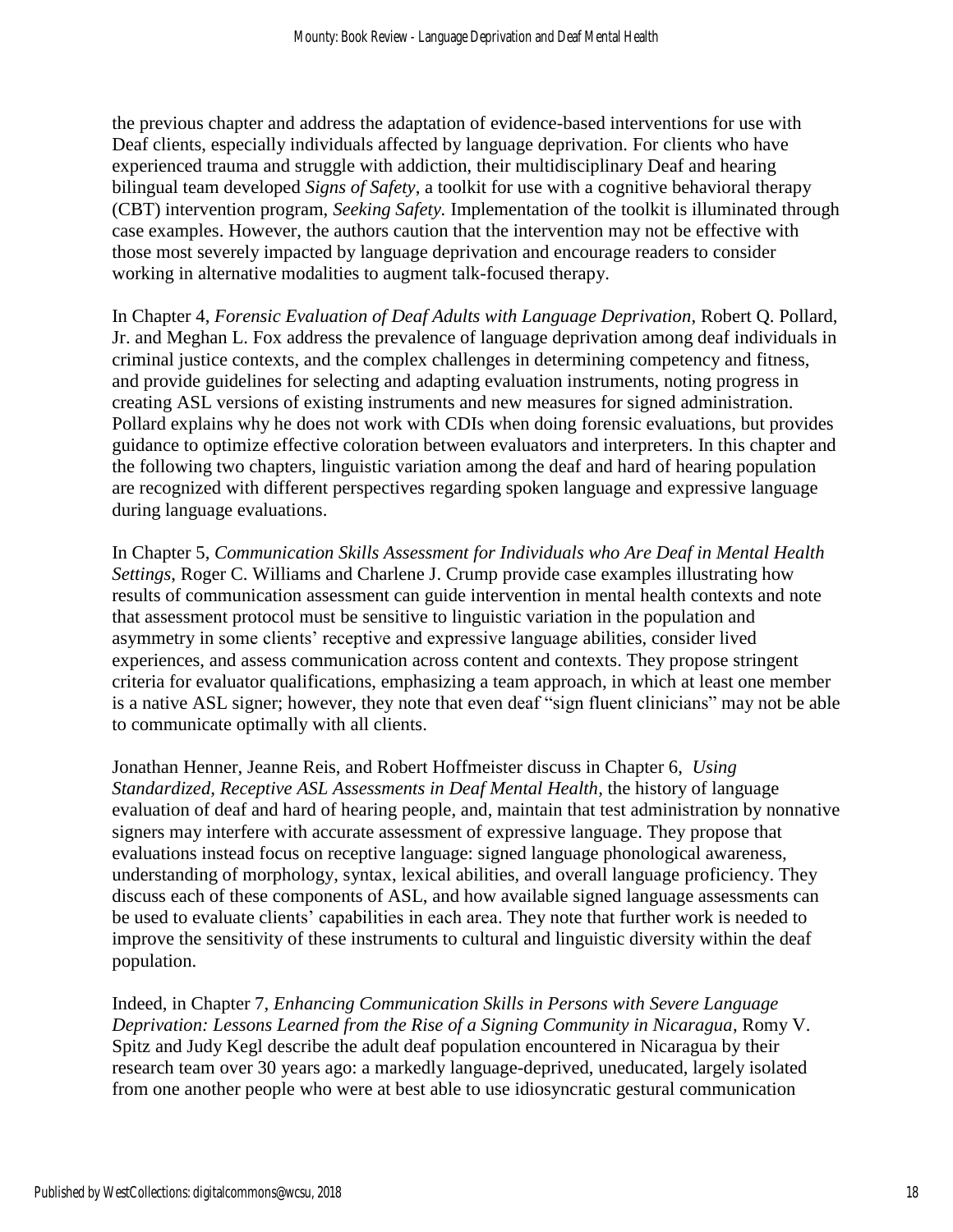repertoires or home sign systems with their families. Schools were established, bringing deaf people of all ages together, and a community sign language evolved, with subsequent generations building upon existing input to create Nicaraguan Sign Language. The chapter describes *Gramaticas,* video clips developed for assessing and developing communication skills with late language learners and an intervention protocol that draws on their own stories. For late language learners, some aspects of language are more sensitive to critical period constraints than others, and the potential for improvement beyond that period varies. The intervention or habilitation process needs to be deliberate and structured, meeting individuals were they are, using scaffolding strategies, modeling increasing elaboration and detail, and coaching them in how to clarify their communication. Kegl and Spitz discuss how this approach, which aligns with the pre-therapy strategies described earlier in the book, can be applied in Deaf mental health.

Similarly, Joan Wattman addresses in Chapter 8, *Interpreting for Deaf People with Dysfluent Language in Forensic Settings: Application of the Integrated Model of Interpreting*, how language deprivation calls for specialized skills from interpreters*.* The integrated model of interpreting (IMI) involves consecutive, rather than simultaneous, interpretation, feedback, and monitoring, allowing the interpreting team (which likely includes a CDI) to employ strategies to help achieve understanding among parties. For example, the interpreters may need to parse information into smaller chunks, pause to check understanding or request clarification, use visual aids or engage in role play, and report, in third person, when their co-interpreter is clarifying or explaining something to the deaf client. At times the team may have to inform the legal team that they cannot achieve effective communication.

In Chapter 9, *Language Development in Children with Cochlear Implants Possibilities and Challenges*, Amy Szarkowski addresses optimizing early language access in young deaf children*.* She carefully discusses the research related to implantation outcomes and neural processing, and the critical period for first language acquisition, concluding that providing young implanted children with language access through both auditory and visual modalities reduces the potential risks of the sequelae associated with delayed full language access that are the subject of this book. A similar argument is made by Tawny Holmes in Chapter 10, *Current Laws Related to the Language Development of Deaf Children and Recommended Advocacy Strategies*. Holmes brings a dual perspective to the discussion as an attorney and education advocate. Through that lens, she revisits some of the key themes that weave through the book and provides a clear and informative analysis of how legislation can be utilized to ensure deaf children's early full bilingual language access. She discusses the role of deaf mentors working with hearing families and the Language Equality and Acquisition for Deaf Kids (LEAD-K) initiative, and outlines educational measures that offer promise in preventing language deprivation.

### **Overall Impressions**

A core strength of *Language Deprivation and Deaf Mental Health* is its nuanced, comprehensive coverage of the topic through the cross-disciplinary contributions of a stellar intergenerational roster of deaf and hearing authors. The book provides an extensive and thorough review and synthesis of research from multiple fields of study and delineates research-to-practice implications, often structuring the discussion around case examples. Appended or linked